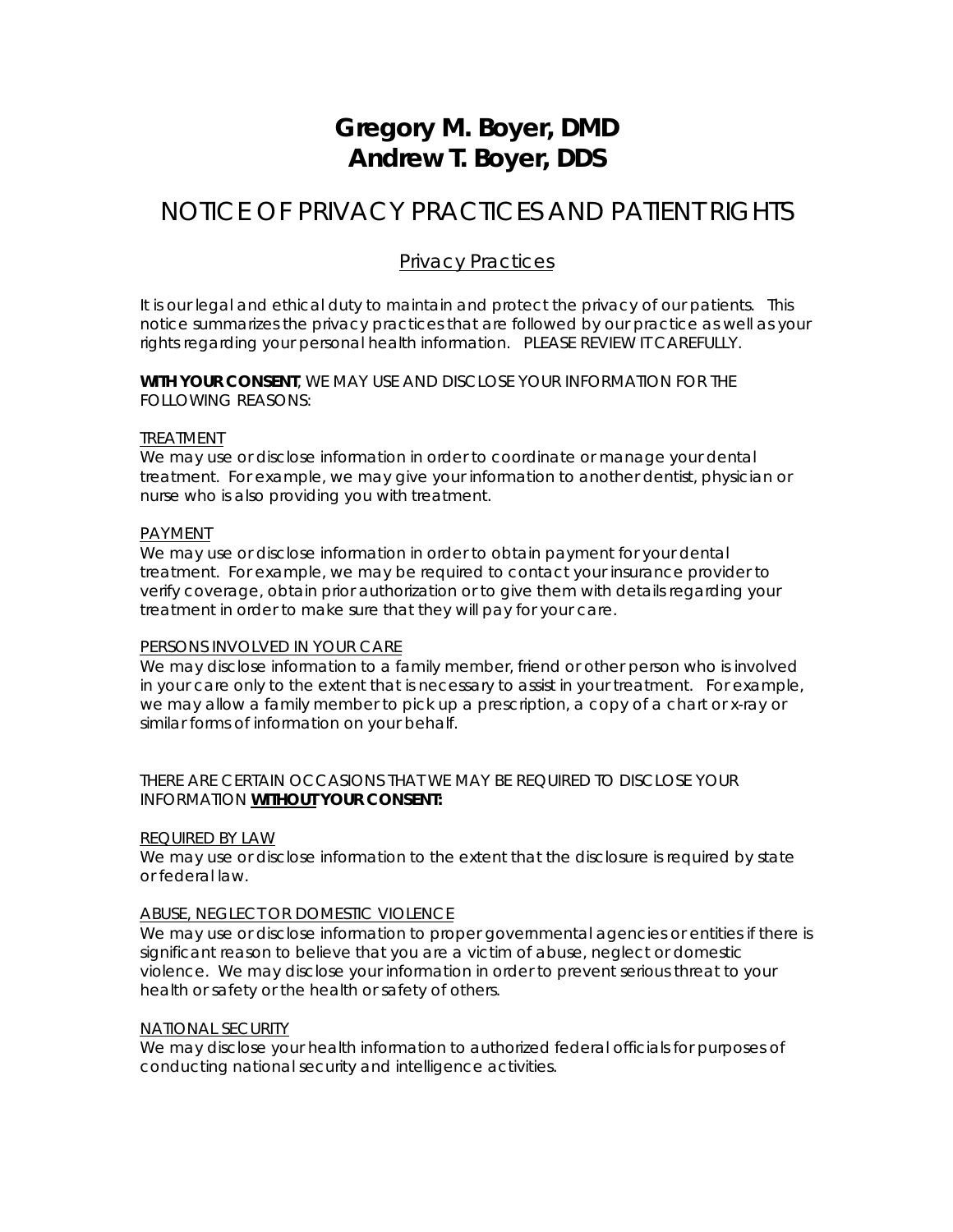### Patient Rights

*Right to Inspect and Request a Copy of your Dental Record*: You have the right to inspect and/or request a copy of your dental record, except in limited circumstances defined by federal regulation.

*Right to Request an Amendment to your Dental Record*: You may request that we amend your health information. Your request must be in writing, and it must explain why the information should be amended. We may deny your request under certain circumstances.

*Right to Request a Restriction on Certain Uses and Disclosures:*

You have the right to request restrictions on uses and disclosures of your medical information for the purposes of treatment, payment or healthcare operations. We are not required to allow your request. If we do agree with the request, we will comply with your request except in the case that the information is needed to provide you with emergency treatment.

*Right to Obtain an Accounting of Disclosures of your Health Information:* You may request that we provide information about disclosures made for purposes other than treatment, payment or healthcare operations; disclosures to you or authorized by you are excluded. You have the right to receive specific information regarding disclosures made only after January 1, 2008.

*Right to Request Communication of your Health Information:*  You have the right to request that confidential communications be made by alternate means (e.g. fax versus mail) or at alternate locations (alternate address or telephone number). Your request must be in writing.